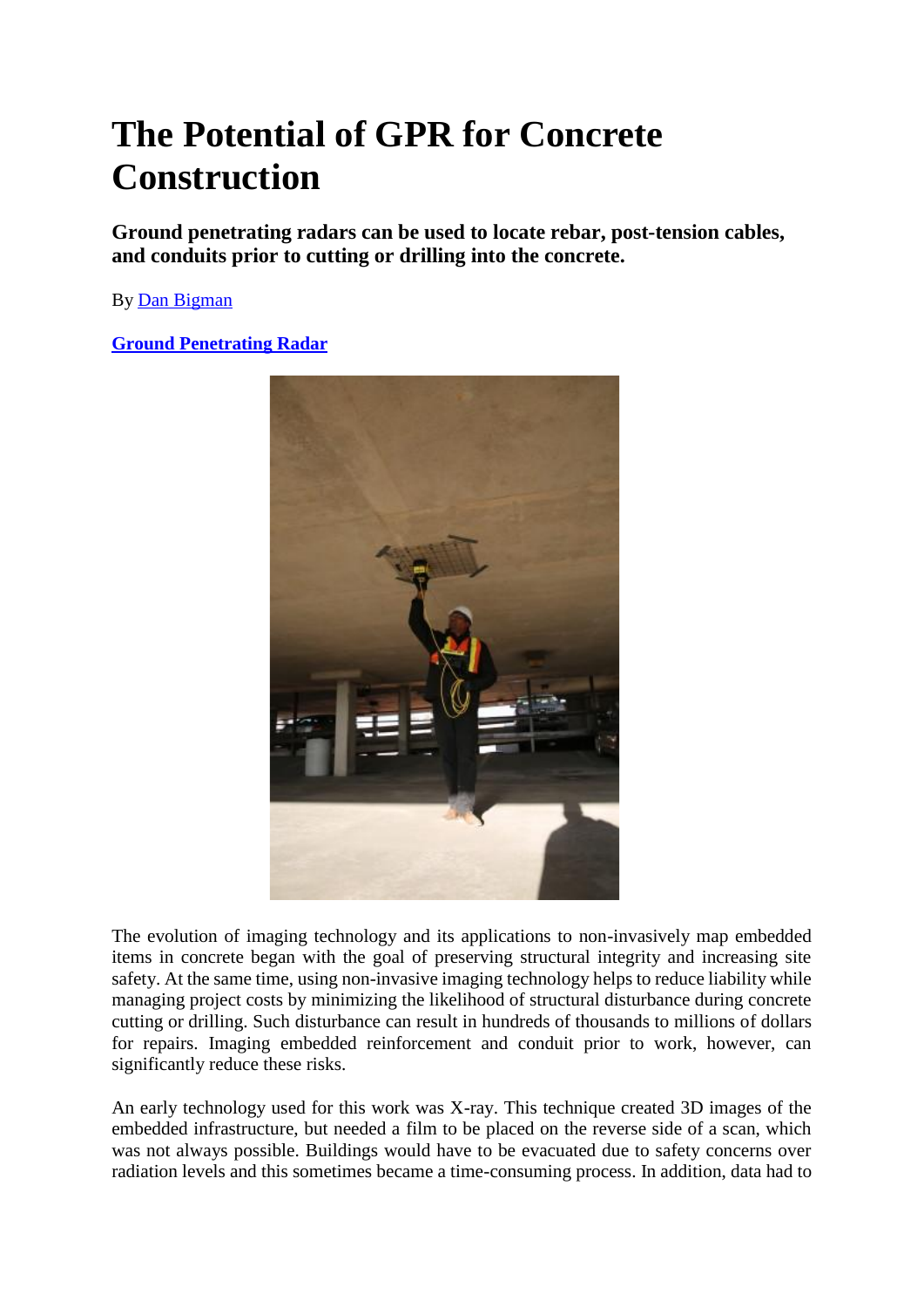be processed off-site and could not be interpreted immediately. There were some benefits to this technique despite these issues, the main one being an accurate map of the locations of rebar and other reinforcement.

But more recently, the development of mobile high-frequency ground penetrating radar (GPR) antennae has solved some of the issues with x-ray imaging. GPR doesn't require film, data can be viewed immediately for marking embedded infrastructure, and there are no safety concerns regarding radiation. Antenna of different frequencies can also be used to identify targets at different depths. In addition to 3D imaging, GPR can also produce 2D and 1D data to help locate and mark out embedded infrastructure. 2D and 1D visualizations can be helpful when investigating congested sites.

# **How does GPR work?**

A GPR antenna produces an electromagnetic radio wave that travels through concrete (or any other material) until the wave encounters a discontinuity. Some of the wave's energy is reflected off of the discontinuity (such as rebar or the slab/soil interface) and travels back toward the antenna. Both the two-way travel time and the amplitude of the reflected signal are recorded. The two-way travel time can be converted into depth. The amplitude, which is the amount of energy that returns to the antenna, depends on how different the material the wave was traveling through is compared to the material that it reflected off of. The greater the difference between the two materials, the more energy that is reflected.

For example, steel and concrete have very different physical properties. When the wave reflects off of steel, most of the energy is reflected back to the antenna. On the other hand, concrete and PVC are more similar in the electromagnetic properties that affect GPR waves, so only a small amount of energy will be reflected back to the antenna. Understanding the differences in GPR responses can help the engineer or technician distinguish between different targets of interest.

In order to "scan" concrete with GPR, the instrument is placed flat on the surface. When the GPR is pushed along the concrete, still maintaining contact with the surface, it will produce a 2D profile of what is below the surface. If several 2D profiles are collected next to each other, then they can be turned into a series of "time-slices" or "depth maps" that show embedded targets at varying depths.

# **How can GPR be applied to concrete construction?**

The most obvious application of GPR in concrete construction is to precisely locate rebar, posttension cables, and conduits before cutting or drilling into the concrete. The accuracy of GPR imaging coupled with the ability of the GPR technician to mark these targets in real time creates an efficient process for contractors with a trail of accountability. A trained GPR technician can often distinguish between rebar, post-tension cables, and conduits based on the signal response recorded by the GPR which can be very useful information in preparation for a refurbishment or expansion.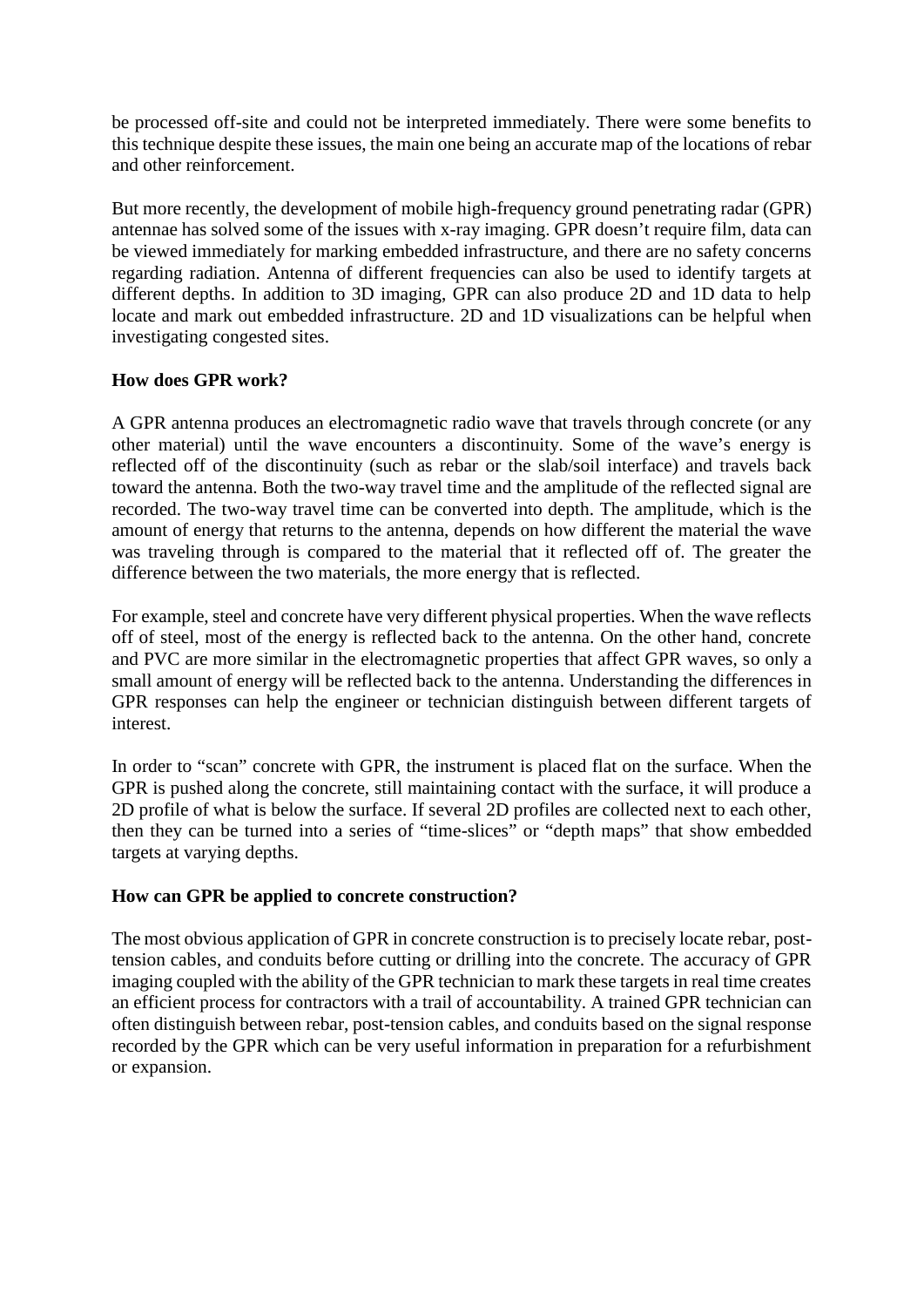

*Dan Bigman GPR produces a 2D profile of what is below the surface (left). When several 2D profiles are collected next to each other, then they can be resampled into a series of "time slices" or "depth maps" that show embedded targets at varying depths (right).*

Evaluating concrete slab thickness provides useful information for projects investigating slab on grade or pavements. A GPR wave will not only reflect off rebar and other embedded features, but will also reflect off the concrete-soil interface. This helps contractors evaluate structural capacity and measure deterioration in concrete. A single core can verify the slab thickness in one spot so GPR wave speeds can be calibrated with exactness and accurate thickness measurements can be produced for large areas.

Another benefit of GPR for concrete construction is its ability to evaluate corroded rebar. As corrosion proceeds it changes the physical properties of the reinforcing steel and causes the GPR wave to slow down as it moves through the affected portion of the concrete. The result is that it takes the GPR wave longer to reflect off rebar with substantial corrosion than to reflect off rebar embedded in unaffected concrete. An accurate repair estimate can be developed by contractors when the degree of corrosion is analyzed properly. A related issue is that preventative measures might be available if GPR is used to evaluate water saturation in a concrete structure. The greater the saturation, the more susceptible rebar is to corrosion.

Estimating rebar diameter is another useful application, especially for structural engineers who are calculating load-bearing capacity for expansions or refurbishments. The mathematical computation of rebar diameter can be complex and the results may vary in accuracy plus or minus 10% of actual rebar size, but the benefit of a quick estimate based on GPR results can help the engineer prepare initial plans. This is also a situation where large-scale non-invasive imaging can complement limited amounts of destructive verification. No plans should proceed without some verification, but the time requirements to verify rebar diameter through drilling can be minimized. If a few rebar can be verified to give a baseline, then many GPR scans can be quickly analyzed to estimate rebar diameter and compare the estimates to the verified samples. If they are in-line, then it can be assumed that those documented with GPR are the same or similar in size to those that were physically measured.

Finally, GPR allows contractors to identify cracks in concrete or voids below the slab surface. These can be difficult to identify and both present real safety concerns regarding the structural